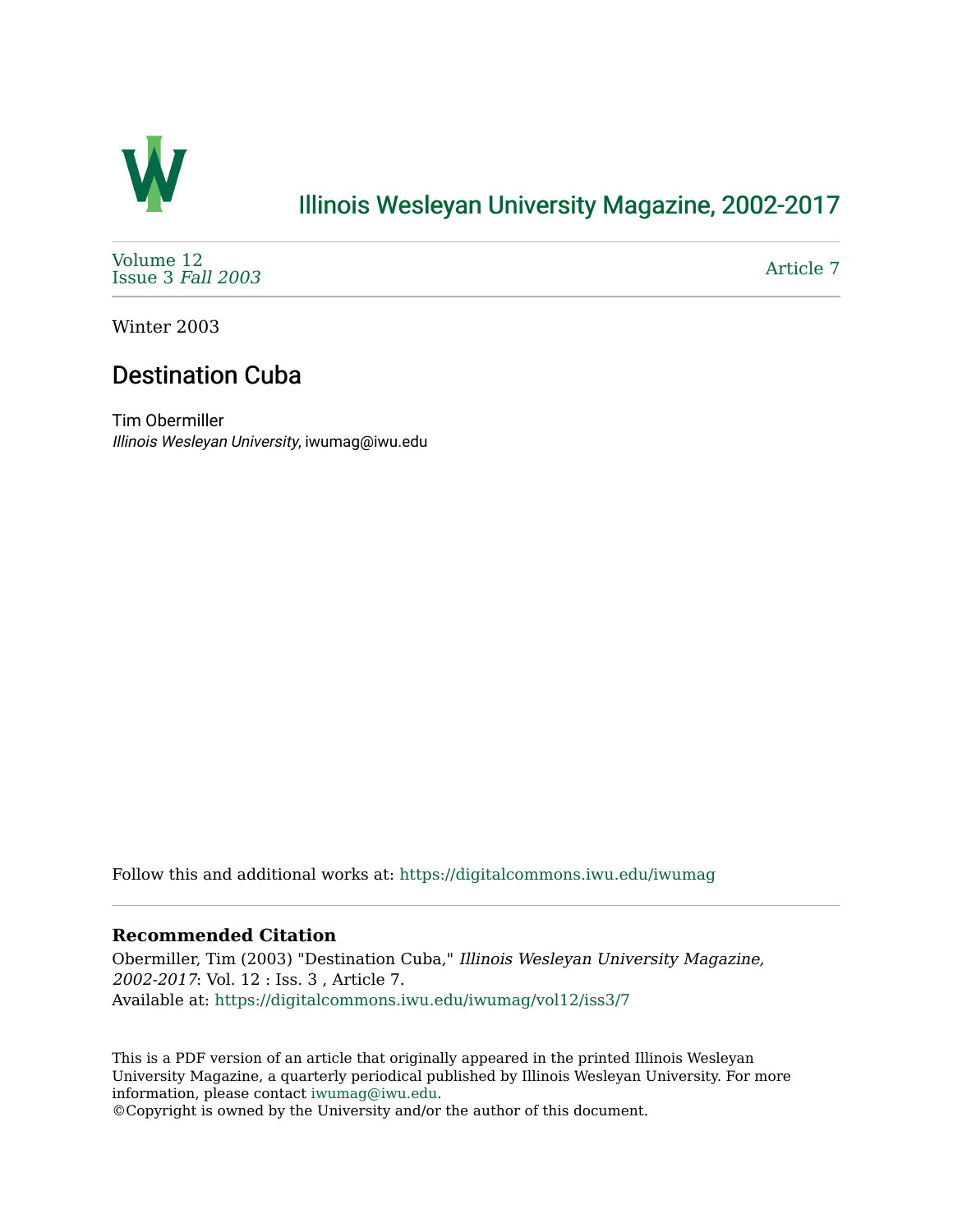# Destination Cuba



### **Illinois Wesleyan students explore the contradictions of a nation on the brink of change.**

### **By Tim Obermiller**

From a North American perspective, Cuba is a forbidden land, which is precisely its appeal, says Professor of History Michael Weis, who — along with Associate Professor of Hispanic Studies Mauricio Parra — led a group of 24 Illinois Wesleyan students to the island for a May Term class this past spring.

Because current U.S. laws make it illegal to visit Cuba without permission from the federal government, Weis had to jump through several bureaucratic hoops to get the trip on track, but says the effort was worth it for the fresh perspective it gave students who are more accustomed to stereotypes about the island propagated since its socialist revolution four decades ago, when Cuba changed from being a close ally of the United States to one of its most hated enemies.

While wanting to provide a meaningful May Term experience, Weis had his own personal and scholarly agendas in arranging for this firsthand glimpse of Cuba — the first such study trip ever taken by Illinois Wesleyan students. He remembers being fascinated with the country since he was a boy, crouched under his desk in elementary school during bomb drills prompted by the Cuban Missile Crisis. As a Latin American historian, his expertise is Brazil, and his research specifically looks at how U.S. foreign policy has impacted Latin America. So it's natural, he says, that Cuba would be high on his list of countries worth exploring because its destiny is so thoroughly intertwined with America's political landscape.

Weis doesn't disguise the fact that he feels current U.S. policy toward Cuba — including a long-standing trade embargo — is misguided, but he let the 24 students who explored Havana and the surrounding island for three weeks in May make up their own minds about Cuba's government and its impact on the people's daily lives.



During their visit, Illinois Wesleyan students tried to experience as much of the culture as possible — including white-knuckled rides in fiberglass, open taxis called "Coco Cabs."

"I wanted my students to really see the revolution, instead of getting either left-wing propaganda that everything is hunky-dory in Cuba or right-wing propaganda that everything is terrible in Cuba," says Weis. "They could actually see for themselves there are some really good things and there are some really bad things and there are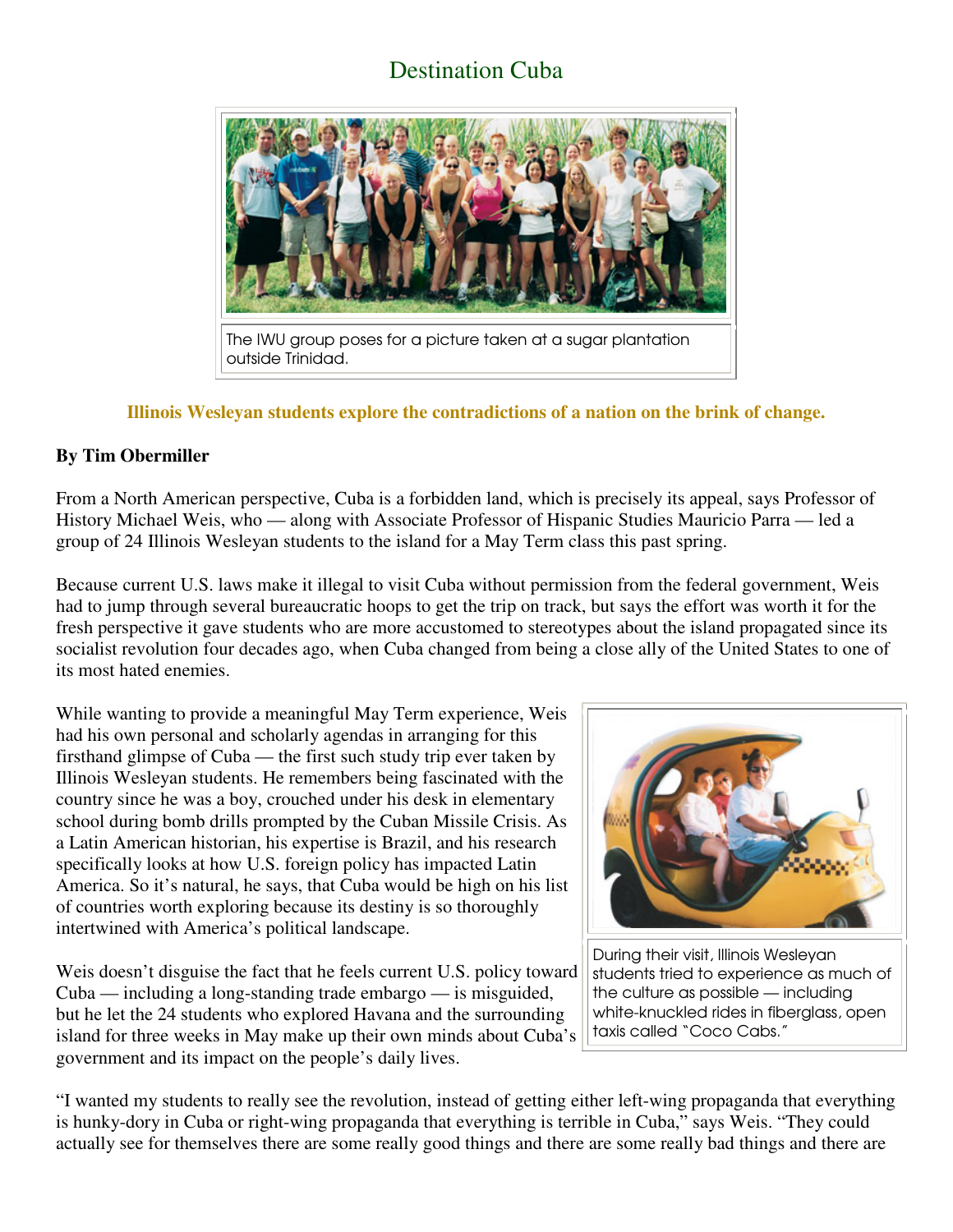some things, good things, that have been purchased for a price, and we don't have to support the Revolution but we have to understand the choices that were made.

"I think we succeeded in doing that. I don't think too many people came back from Cuba thinking that they want to be communist but I think that they can understand some of the reasons for the Revolution and why it still has a good degree of support among many of the Cuban people, despite the lack of freedoms and the lack of material progress."

Students' journals written for the class reveal an array of emotions and insights about their Cuban experience from discomfort at viewing the extreme poverty and being seen "as a walking dollar sign," as one student put it, to admiration for the visible accomplishments of the socialist government in providing equal access to education and health care for its citizens. (Excerpts from some of those journals can be read below.)

Just one month before the IWU contingent's arrival, Cuba's long-time leader Fidel Castro had ordered a crackdown on dissidents, which led to imprisonment of more than 70 and the execution of three men who hijacked a ferry. Wanting his students to mingle as much as possible with a wide range of Cuban citizens doctors, professors, and ministers, as well as the many vendors on Havana's streets hustling for American dollars — Weis wondered how these arrests might affect people's willingness to openly discuss Castro's policies and their impact on daily life.



Shown above are the two IWU professors who led the May Term trip, Mauricio Parra (left) and Mike Weis. It was Weis' second trip to Cuba and his first opportunity to explore outside of Havana, to see "just see what a beautiful and lush country this is."

"I was very worried that the crackdown was going to stifle people but it didn't," says Weis. "They were willing to talk to us and they were willing to criticize Fidel. In general, Cubans are allowed to criticize Fidel without being punished for it, but they are not allowed to criticize the revolution. I know that's a fine distinction. It's sort of like here in the U.S. — you can criticize President Bush but you can't criticize America, particularly after September 11."

While Weis and fellow professor Mauricio Parra provided students with their own insights and experiences as Latin American scholars (Parra's expertise is in the region's literature), Weis says that another invaluable teacher on the trip was the IWU group's tour guide, Oscar Rodrigues, who used to teach in the education department at the University of Havana.

"Professors in Cuba make about 30 dollars a month," says Weis. "Oscar is a bright guy and he figured out he could make more money giving seven or eight tours a year around Cuba than he could as a professor. He was a phenomenal guide. He gave our students freedom when they needed freedom, because I really did want them to explore as much as possible on their own, but he also made sure they understood the significance of things."

Weis recalls that "when we went to the Bay of Pigs, it was a very memorable visit. The whole place had been devastated by a hurricane two years ago and everything had been destroyed. This was an area that had probably 600 new

homes, all built in the last year, and Oscar said, 'This is why the Revolution is still popular. These people had nothing before '59 and now they have something, even now after this devastating hurricane.'"

While most Cubans with whom the IWU group spoke agreed that the current U.S. trade embargo had placed a stranglehold on the island's economy, there were still signs of progress. For many Europeans, the island has become an attractive tourist destination, and government-sponsored resorts have sprouted up along the pictureperfect shores. Such efforts acknowledge the reality that, with the collapse of the Soviet Union and the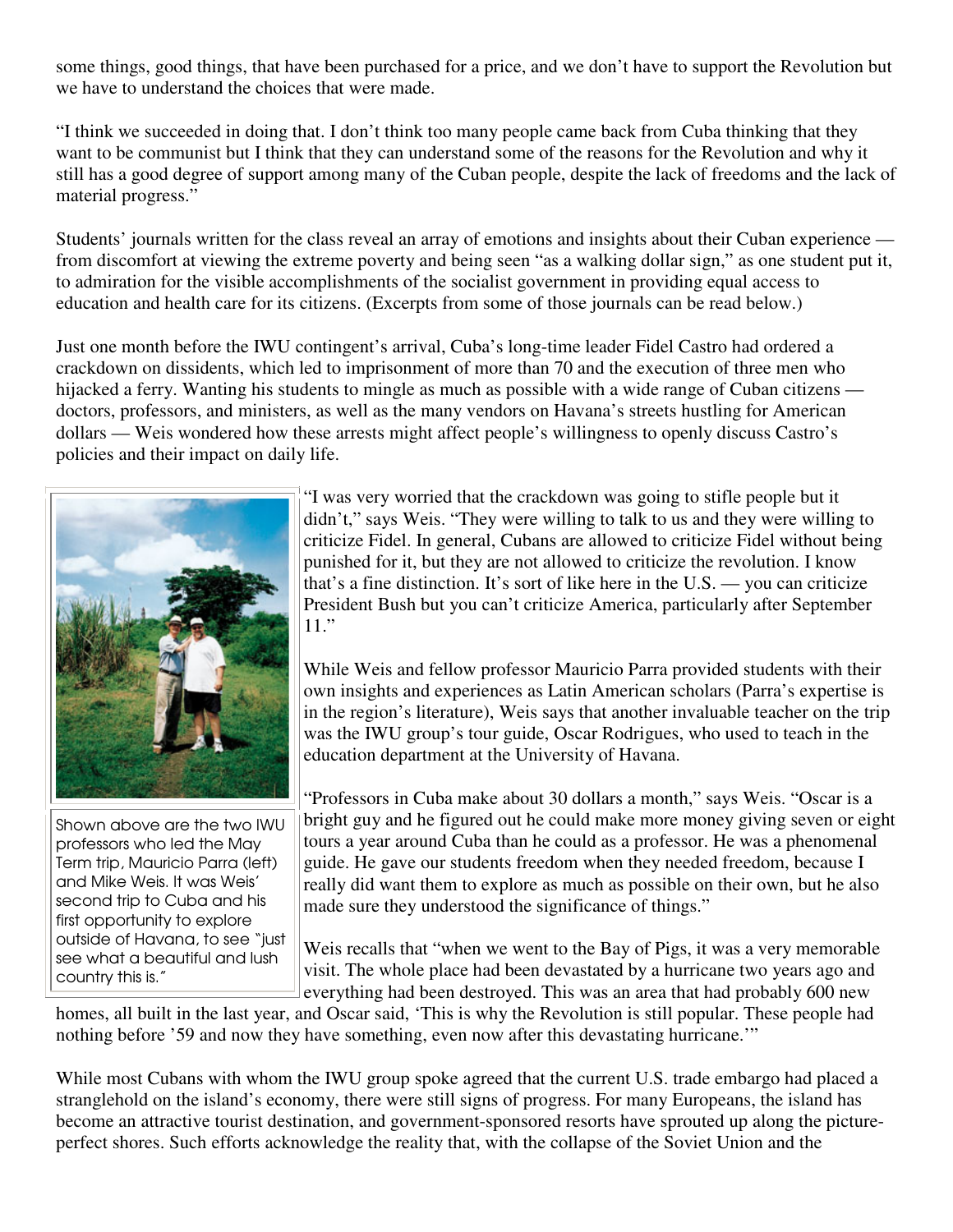guaranteed economic support it provided, Cuba must learn to fend for itself. This reality, says Weis, has led to a kind of underground capitalism in Cuban society, particularly in Havana.

"The fact that the economy now seems to be centered on the U.S. dollar has made a huge difference," says Weis. That change was even more pronounced this spring than in the previous year, when he first visited the island to investigate its viability as a May Term experience. He noticed a major increase in beggars and street vendors in Havana, all aiming to coax dollars from tourists. "I was shocked by the changes that had occurred in only a year primarily, I think, because of the 'dollarization' of the economy," he says. "The pace just seemed faster because so many people are hustling so hard to get dollars."

Even as this underground economy grows, Castro maintains a tight hold on the government — control that Weis believes Castro is able to maintain, in large measure, based on his ability to deflect criticism of his own regime by pointing to America's continued hostility toward Cuba.

"Because Castro personifies Cuban nationalism, he gets a lot of latitude that I don't think he would get if we [Americans] embraced him or at least accommodated him. To attack Castro is to attack Cuba, and our hard-line policy has helped him a lot over the years," says Weis.

Meanwhile, the Cuban people look toward the inevitable day when Castro dies or ages to the point where he can no longer maintain power. When that happens, Weis believes, it is very likely that Cubans will discard their current

government and embrace a more open society. What they won't abandon, he suspects, are the principles of independent sovereignty that fueled the socialist revolution there, and have sustained the people's sense of pride in the face of undeniable hardships.

While the May Term trip made it apparent to Weis "that we are now witnessing the end of the Revolution as we have known it," he doesn't expect that Cubans will ever willingly relinquish their sense of independence. "No, I wouldn't expect Cuba to become our 51st state," he says. Instead, Weis predicts that, after a very short transition, Cuba will go to a hybrid system like China in the early 1980s.

No matter what Cuba's future has in store, it's clear from the journals that follow that Illinois Wesleyan students who visited the island for May Term have a changed perspective on a country they were raised to view as an enemy. As current sophomore Andrea Bulkley wrote in her journal, "My greatest hope for Cuba is that it can maintain its great dignity and pride no matter what lies in its future; be it tourism, socialism, capitalism and/or the ending of the embargo."

More student reflections on Cuban culture follow:



The woman above can make more money in a day posing for pictures with tourists than a doctor makes in a month, a reflection of Cuba's changing economy.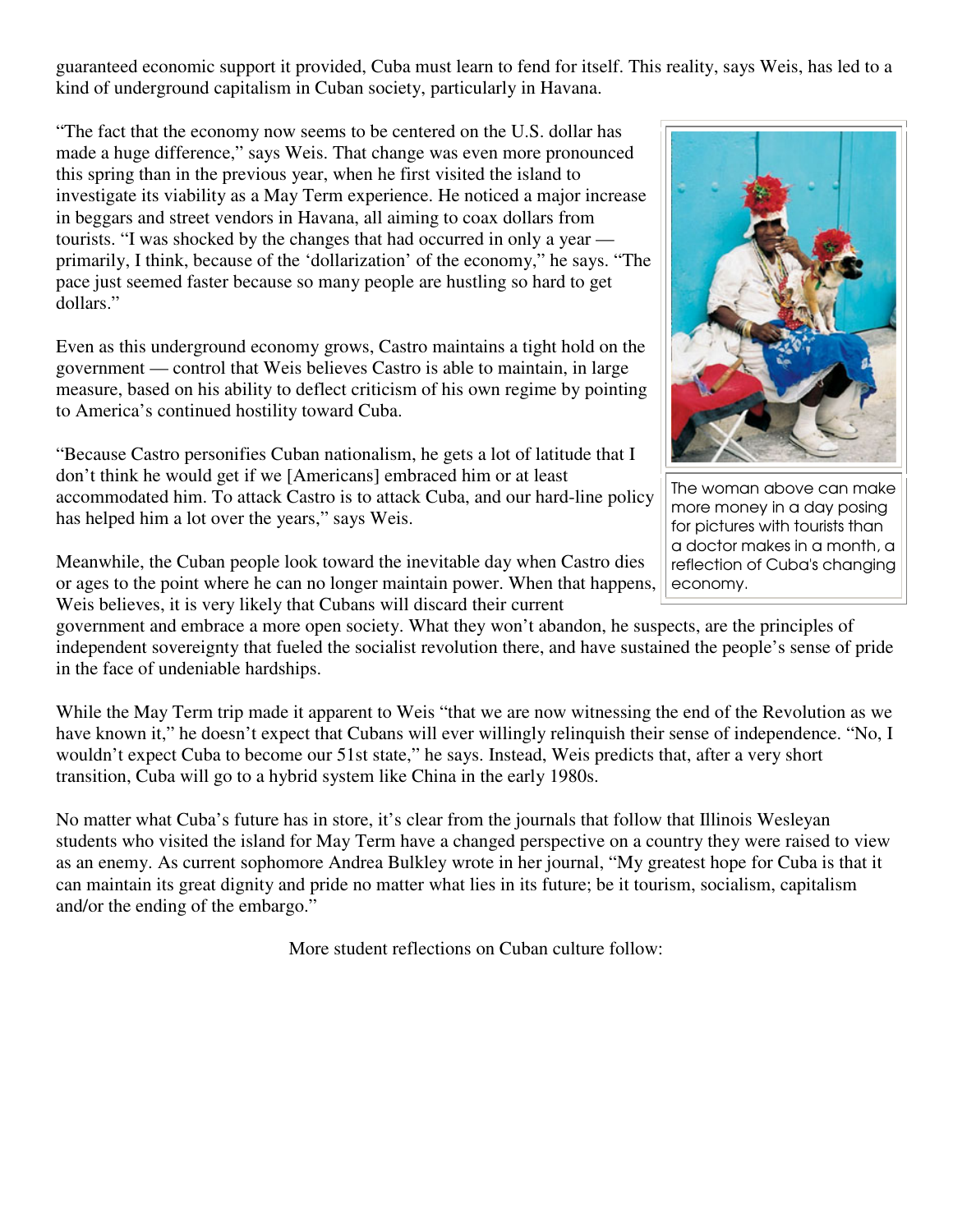The physical atmosphere [of Havana] has very little U.S. influence. I walked down the street and did not see one Honda Civic or a Panera on every corner. There are not McDonald's nor are there fluorescent, flashing lights on every store. There are no billboards lining the superhighways with Michael Jordan or the new "it" celebrity of the week selling one of 20 varieties of cotton socks — there are no superhighways for that matter. I felt as though I was in a different world. That is, until I heard 50 Cent's "In Da Club," a personal Dr. Weis favorite, blasting from a 1950s Dodge. The architecture and cars may not reflect it, but "Western" culture is starting to enter Cuba. **— Robin Brusman '04**

I find it hard to honor the Revolution the way the Cuban people glorify it. Yes, it did improve the lives of many and it is based on ideals of equality, but it not only rid the country of luxury, it rid the country of upward mobility. It seems to me that there isn't room for improvement in Cuba. Where are the lives of the people heading? They can't work hard to get a better job, they can't save or plan for the future, they can't even easily move to other towns, start over, change jobs or buy a new house. Compared to many Latin American countries, the situation in Cuba is not bad, but is it good enough? Do they want more, do they need more? The idea that more is better is a capitalist thought, but many times these people don't seem to have enough. Yet, at the same time, they seem comfortable and happy. Maybe they truly are satisfied with just surviving. **— Sarah Vales '04**



While most Cuban monuments depict national heroes, British music icon John Lennon has a statue built in his honor and Seth Hubbard '03 takes advantage of the photo op.

The risk of tourism is that you cover the reality of a place to sell things. Cuba should not strive to be another Cancun or Panama City. The history and what Cubans have sought and fought for during the past 150 years is at stake …. Surely tourism brings in money but it also brings in fakeness.



Above, several students donated clothing, toiletries and other items to a Catholic church in Havana that has the only AIDS program on the island.

I do not think that Cuba is the land of laughter and song, nor is it one long party. Doctors working without aspirin is not laughter, writers being silenced, censored, and thrown in jail for dissident thinking is not song ….

The people are not satisfied. They want to be able to travel to Miami or around Cuba when they feel like it. They want to make a decent salary for professional jobs (we had a taxi driver who was a mechanical engineer by trade) …. The positive outcomes of the Revolution (education, health care, better situations for the poor) are tainted with the negatives (masses of people just getting by, poor housing, black markets, people fleeing in rafts, no rights or medicine, the embargo). My greatest hope for Cuba is that it can maintain its great dignity and pride no matter what lies in its future; be it tourism, socialism, capitalism and/or the ending of the embargo. **— Andrea Bulkley '06**



The group takes a break under the hot Cuban sun after their bus breaks down outside Varadaro Beach on the road